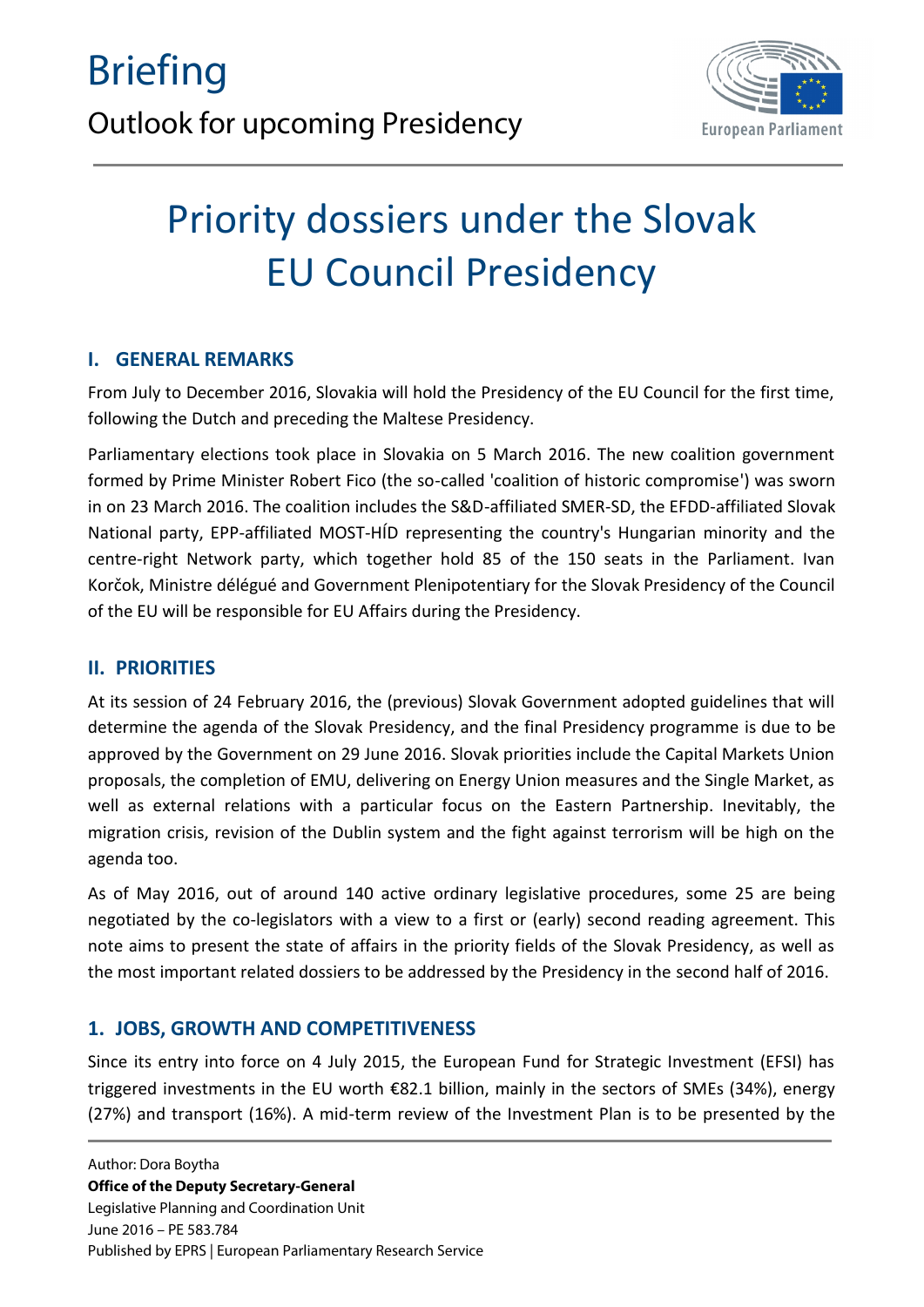Commission on 1 June 2016. To further exploit the investment potential of the EU internal market, a Communication on the Capital Markets Union, Digital Single Market and Single Market Strategy will also be presented by the Commission on 1 June 2016, to be discussed by the European Council on 28-29 June 2016. The European Parliament adopted a strategic report on the Commission's Single Market Strategy of 28 October 2015 at its plenary session of 25-26 May (*Comi report, IMCO*). Under the Single Market Strategy, a standardisation package will be presented in June 2016, as well as a proposal on a notification procedure for Services in October 2016.

## **1.1 Digital Single Market**

By the end of 2016, the Commission plans to adopt all 16 key actions of the Digital Single Market Strategy in three areas: online access to goods and services (e-commerce, geo-blocking, copyright, consumer protection), digital networks (data protection, content, cybersecurity), and digital economy (e-government, standards). The Commission has already put on the table legislative proposals on e-commerce, copyright, content and spectrum. On 25 May 2016, it presented an e commerce package to prevent geo-blocking and improve parcel delivery, including the review of the Regulation on Consumer Protection Cooperation as well as the revision of the Audiovisual Media Services Directive. Future proposals will include the draft 'wholesale roaming regulation' on 15 June 2016, enabling the abolition of roaming charges by June 2017; the 'telecoms review' with proposals for deeper coordination of spectrum management, to be presented in September, and finally, the 'free flow of data' proposal, expected in the autumn.

## ONGOING MAJOR LEGISLATIVE PROCEDURES

**Digital Single Market** – the following reports are in preparatory phase at committee level:

(1) Access proposals: proposal on the portability of online content (*Cavada report, JURI*), proposal on digital content (*Voss/Gebhardt report, IMCO/JURI*) and proposal on online sale of goods (*Arimont report, IMCO*).

(2) Broadband proposal on repurposing the 700 MHz frequency band for ensuring the provision of wireless broadband services in rural areas by mid-2020 (*Toia report, ITRE*) – committee vote to take place on 13 October 2016.

- **Directive on enhancing shareholders' engagement** (*Cofferrati report, JURI*) proposal on fiscal transparency and country-by-country reporting of multinational accounts; negotiations started with the Council on 27 October 2015 but no progress has been made since then.
- **Market access to port services** (*Fleckenstein report, TRAN*) negotiations started in April, in view of final adoption in plenary, possibly in autumn.

#### **1.2 Mid-term review of the MFF**

The mid-term review of the 2014-2020 Multiannual Financial Framework (MFF) will give the opportunity to assess the available budgetary resources and the funding of priority policy areas. The High Level Group on Own Resources (HLGOR) chaired by Mario Monti will end its work with an inter-parliamentary conference on 8 September 2016 before presenting its final report. Following an assessment, a proposal on the mid-term review of the MFF and the System of Own Resources is due to be presented by the Commission at the end of 2016. The European Parliament will adopt a strategic report ahead of the Commission proposal at its July plenary session (*Olbrycht/Thomas*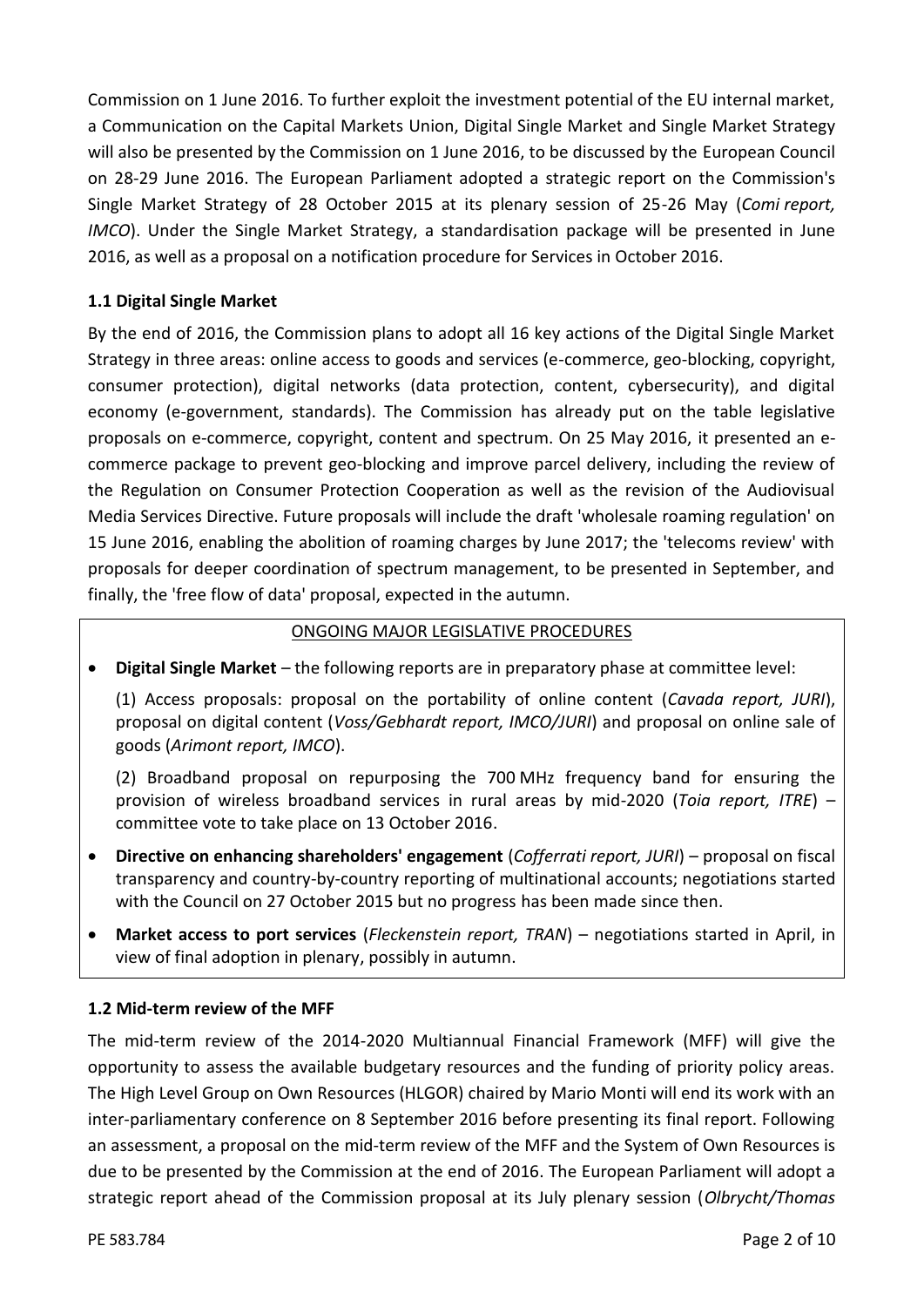*report*). The Presidency will pursue discussions on the Commission proposal with a view to coming closer to an agreement or alternatively concluding the review.

## **1.3 Economic and Monetary Union (EMU)**

Stage 1 of the completion of EMU as outlined in the Five Presidents' report is due to be finished by 30 June 2017. It essentially means stronger coordination under the revamped European Semester, completion of Banking Union, the creation of an advisory European Fiscal Board and increased democratic accountability. The Five Presidents' report also provides for the conclusion of an interinstitutional agreement between the European Parliament, the Commission, the Ecofin Council and the Eurogroup, which may be addressed under the Slovak Presidency.

With a view to achieving Fiscal Union in Stage 2, the Five Presidents' report provides for the creation of a euro area-wide fiscal stabilisation function. A joint report was prepared on this topic by BUDG and ECON (*Böge/Berès report*) and will be discussed during the October I plenary session. Slovakia is the only central European and Visegrad-4 country which has introduced the euro, and it was the fastest growing euro area member between 2004 and 2014. The creation of a fiscal capacity for the euro area will be closely followed by the Slovak Presidency.

The Slovak Presidency will also pay due attention to the Capital Markets Union not only as part of President Juncker's Investment Plan for Europe but also as an important part of the completion of the Financial Union within EMU. Further to the three ongoing legislative procedures (see below), the Commission is to present the revision of the European Venture Capital Fund and European Social Entrepreneurship Fund Regulations in mid-July 2016. Parliament is to discuss an INI report on access to finance for SMEs in September (*Karas report, ECON*).

## ONGOING MAJOR LEGISLATIVE PROCEDURES

- **BANKING UNION: European Deposit Insurance Scheme** (*de Lange report, ECON*) The new European insurance mechanism for national banking deposit guarantee schemes will be the third pillar of the Banking Union, which is currently based on the 'supervision' and 'resolution' pillars. The draft report is to be adopted in ECON on 28 November 2016.
- **CAPITAL MARKETS UNION: Modernisation of the prospectus directive** (*De Backer report, ECON*), to be adopted in committee in June 2016. **EU Securitisation Framework** (*Tang report, ECON*) – the proposal introduces a regulatory framework for simple, transparent and standardised (STS) securitisations and revision of capital calibrations for banks. **Prudential requirements for credit institutions and investment firms** (*Zalba Bidegain report, ECON*) – proposal to adjust prudential (Solvency II) requirements for insurers' investments in infrastructure projects and European Long-Term Investment Funds. The latter two reports are to be adopted in ECON in November 2016.
- **Bank structural measures (BSR) improving the resilience of EU credit institutions** (*Hökmark report, ECON*) – Council has approved a general approach, whereas Parliament's ECON committee is trying to secure a political majority behind a compromise.
- **Money Market Funds** (*Neena Gill report, ECON*) Parliament adopted its negotiating mandate on 26 May 2015 and is waiting for the Council to start negotiations.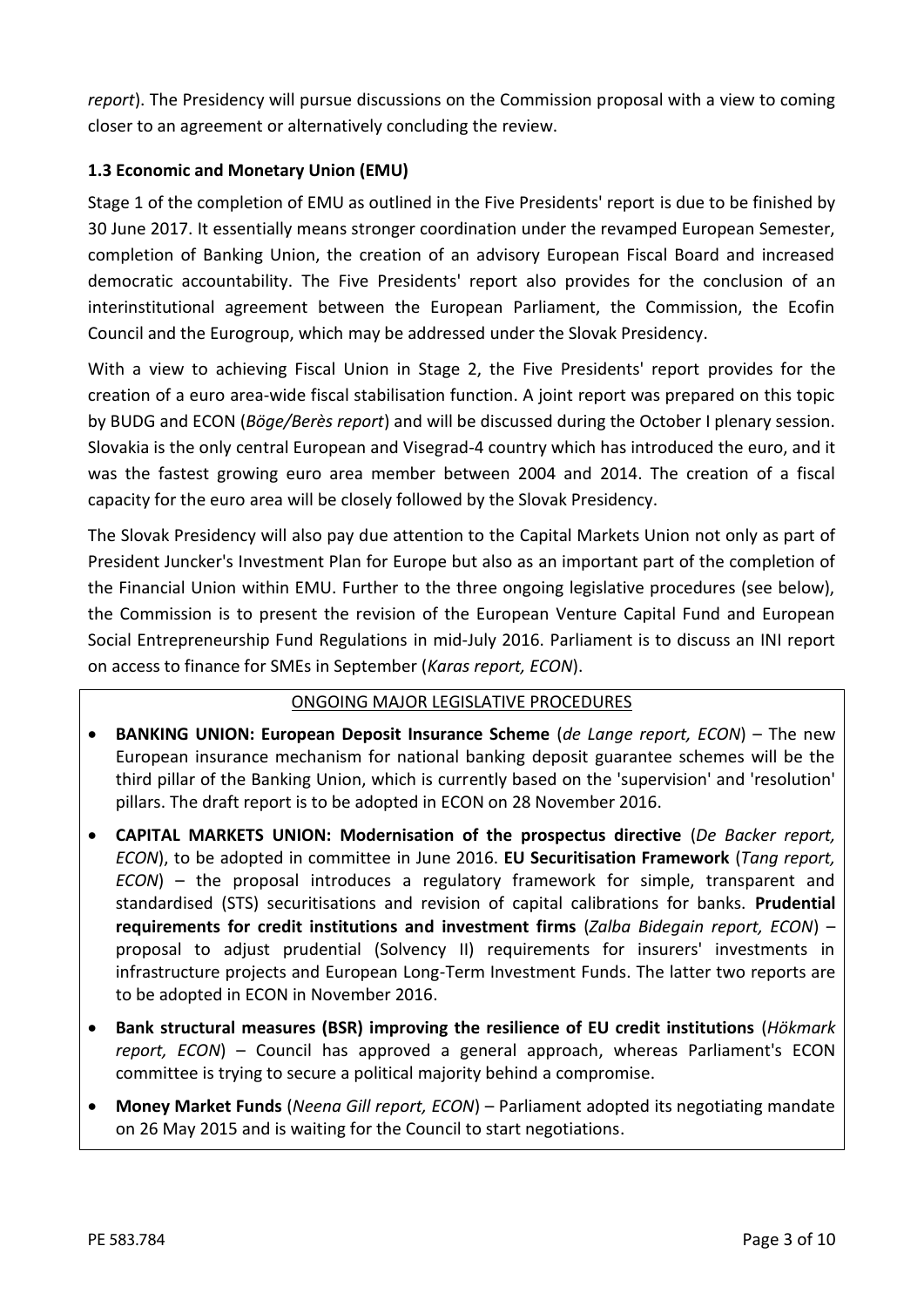## **1.4 Fight against tax evasion**

The European Commission addressed the fighting of corporate tax avoidance and aggressive tax planning with a comprehensive set of proposals set out under the Action Plan on a Fairer and Efficient Corporate Tax System adopted in June 2015. With a second set of proposals presented on 28 January 2016, it aligned EU tax rules to the global standards developed by the OECD, the BEPS (Base Erosion and Profit Shifting) Action Plan. Finally, on 12 April 2016, the Commission presented to Parliament a legislative proposal introducing rules for multinational enterprises to disclose income tax information on a country-by-country basis (*Regner report, JURI*). The proposal also addresses concerns flowing from the 'Panama Papers' revelations concerning offshore financial centres suspected of potentially being engaged in tax fraud and evasion and money laundering, involving current and former leaders across the globe. The European Parliament is planning to set up an inquiry committee to investigate the Panama Papers revelations. On the other hand, the European Parliament's special committee on tax policies (TAXE II) will present its final recommendations at the July plenary session.

On 7 April 2016, the Commission presented a VAT Action Plan to address the 'VAT-gap' in the EU – that is the difference between the expected revenue from VAT and the revenue actually collected. Parliament's ECON committee is preparing a report on the perspectives of a definitive VAT system (*Langen report*), which will be debated at the September plenary session. Upcoming proposals in 2016 will address e-publications and VAT obstacles to cross-border e-commerce (Digital Single Market) as well as measures to strengthen tax administrations' capacity. The Slovak Presidency will aim to adopt a common position on the Action Plan.

# **2. PROTECTION OF CITIZENS**

The proposal for the targeted revision of the 1996 Posting of Workers Directive was presented by the Commission on 8 March 2016. Member States have until 18 June 2016 to transpose a Directive aimed at the enforcement of the 1996 Directive's application. However, due to strong opposition from the Visegrad Group, Baltic countries, Romania, Bulgaria and Cyprus, a blocking minority is likely to prevent any progress on the new proposal in the Council under the Slovak Presidency.

The EU employment target for 2020 is to get 75% of the working-age population (20-64 years) into work. In that context, the Commission will present a New Skills Agenda in early June 2016 aiming to provide low-qualified people with the necessary skills to help them integrate into the labour market and to enhance links between the education sector and the needs of the labour market. In particular, the Slovak Presidency will aim to reach agreement between Member States on the mutual recognition of qualifications.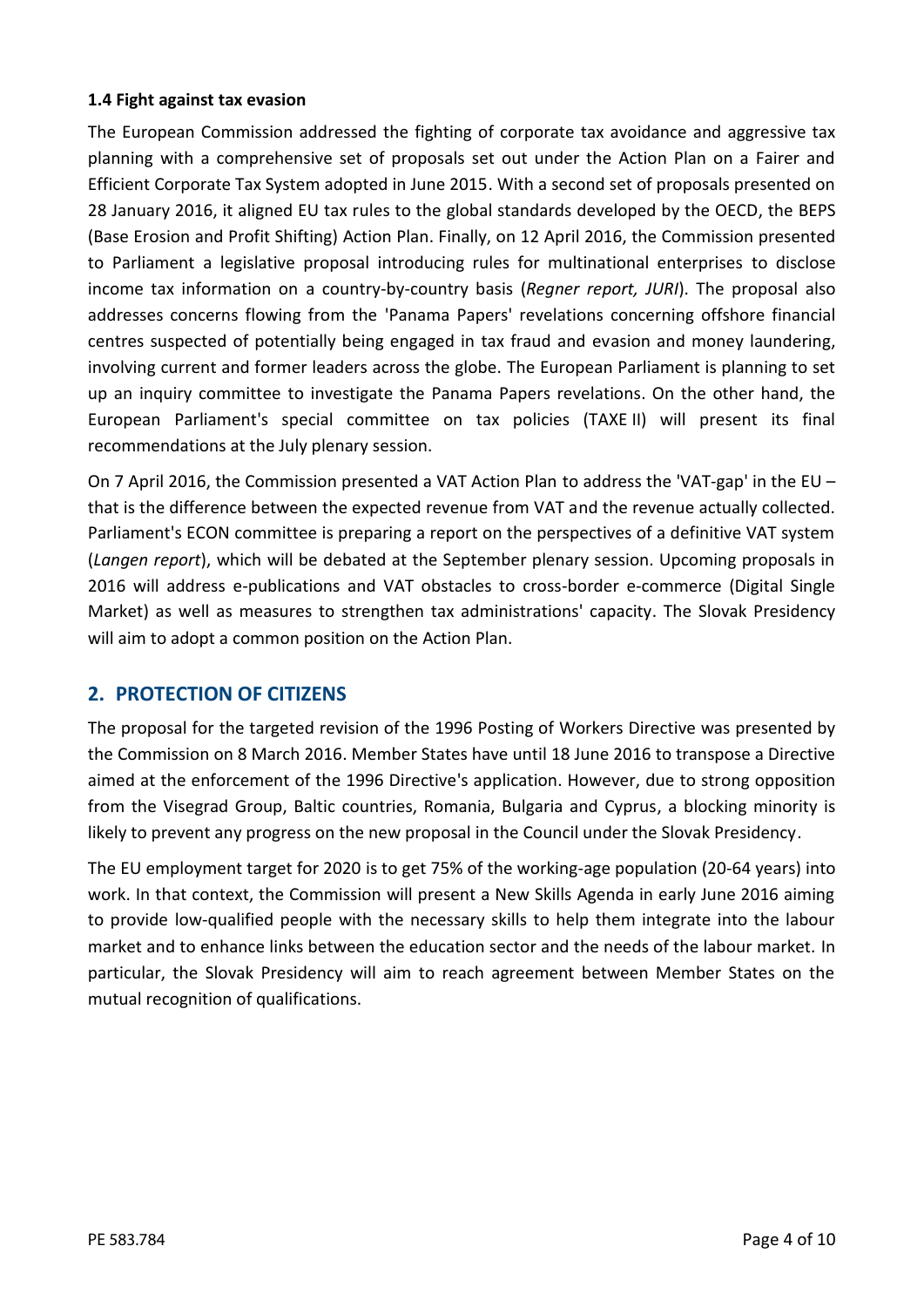#### ONGOING MAJOR LEGISLATIVE PROCEDURES

- **Posting of Workers in the framework of the provision of services** (*Jongerius/Morin-Chartier report, EMPL*) – revision of the 1996 Directive, preparatory phase in EMPL.
- **Accessibility requirements for products and services** (*Rochefort report, IMCO*), preparatory phase in committee. An implementation report by EMPL is also to be adopted on the UN Convention on Disabled Persons' Rights (CRPD) at the July plenary.
- **Medical Devices** and in vitro diagnostic medical products (*Willmott and Liese reports, ENVI*) an early second reading agreement was reached on 25 May and the final adoption is expected in the autumn.
- **Consumer product safety package** market surveillance of products (*Pietikainen report, IMCO*) and consumer product safety (*Schaldemose report, IMCO*) – both files have been awaiting Council´s position since their adoption in Parliament in April 2014 and the Commission is likely to present new proposals.
- **Organic production and labelling of organic products** (*Häusling report, ENVI*) first reading negotiations are ongoing, with a view to final adoption in plenary, possibly in autumn.

# **3. ENERGY UNION AND CLIMATE CHANGE**

On 16 February 2016, the Commission unveiled a package of energy security measures to equip the EU for global energy transition to address possible energy supply interruptions, including: moderating energy demand, increasing energy production in Europe (including renewables), further developing a well-functioning and fully integrated internal energy market, as well as diversification of energy sources, suppliers and routes. In 2016, the Commission will present most of the remaining parts of the Energy Union Roadmap. In general, increasing energy security, promoting regional cooperation and solidarity between Member States will be high on the agenda of the Slovak Presidency.

The Agreement reached at the Conference of the Parties (COP21) to the UN Framework Convention on Climate Change (UNFCCC) was signed by 177 of the 195 parties. EU Member States will now have to agree on their individual pledges to reduce greenhouse gas emissions, increase the share of renewable energies and improve energy efficiency. Ratification of the Climate Agreement will be required by each Member State individually. The European Commission will present at the end of July legislative proposals to implement the pledges made at EU level, namely on burden-sharing between the Member States for non-ETS sectors (transport, construction and agriculture), the decarbonisation of the transport sector, and on land-use and forestry. The Slovak Presidency privileges the safe use of nuclear energy to reach the 2030 targets and wishes to make progress on the ETS reform and non-ETS sectors.

Following the 'dieselgate' scandal, the European Parliament set up on 17 December 2015 an inquiry committee to investigate alleged contraventions and maladministration in the application of EU law in relation to emission measurements in the automotive sector. The inquiry committee (EMIS) will present an interim report to plenary in September, which may also impact on Parliament's position on the draft regulation on the approval and market surveillance of motor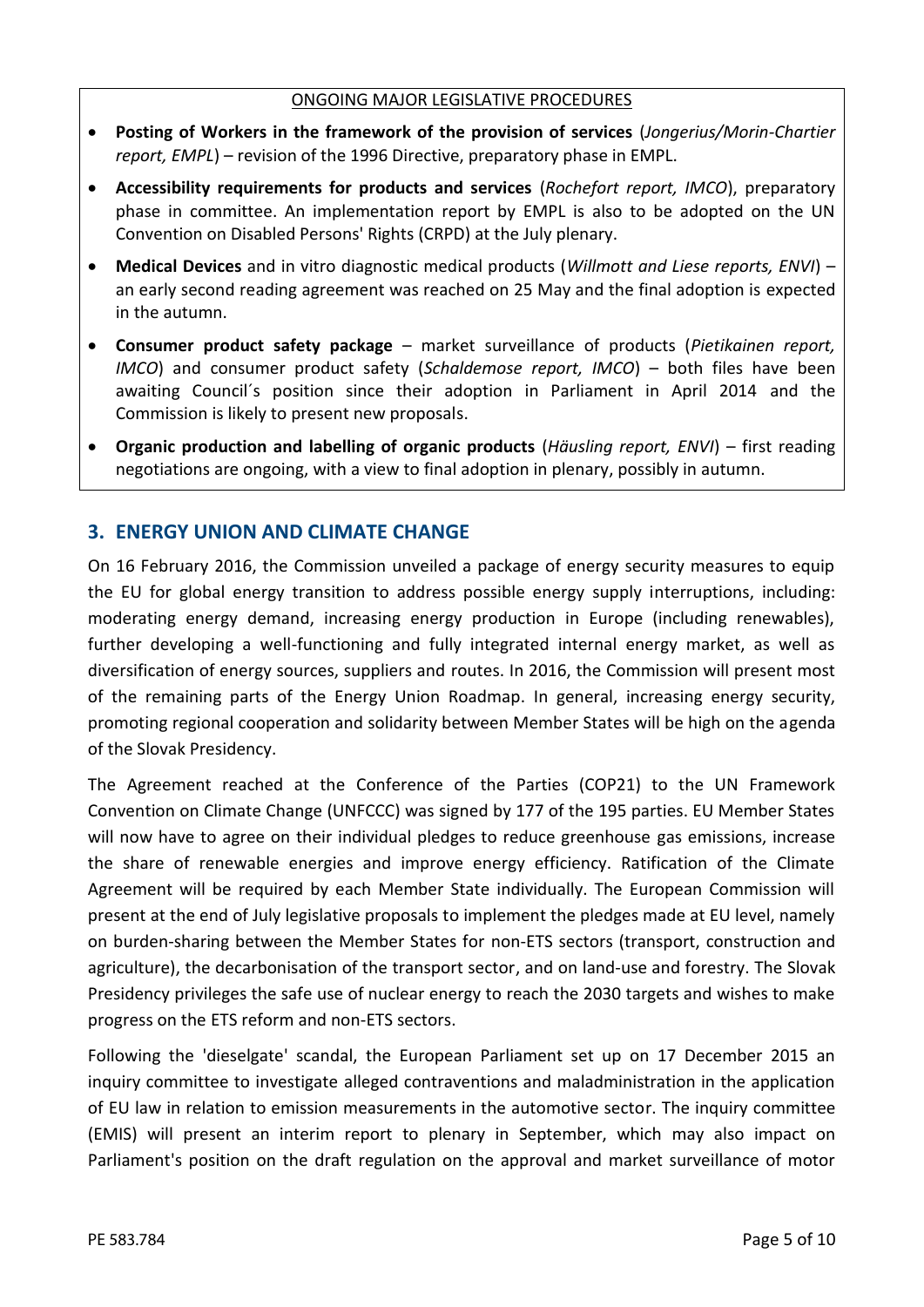vehicles and their trailers (*Dalton report, IMCO*). The Slovak Presidency is expected to address this issue, Slovakia being the largest car producer per capita in the world.

## ONGOING MAJOR LEGISLATIVE PROCEDURES

- **ENERGY UNION – EU ETS reform** (*Duncan report, ENVI*) Proposal for a Directive to enhance cost-effective emission reductions and low-carbon investments; the committee vote is scheduled for 8 December 2016. **Revision of the Energy Efficiency Labelling Directive** (*Tamburrano report, ITRE*) – reinstating a single A to G label scale to help consumers distinguish the most efficient products; negotiations to begin following the adoption of the committee report on 14 June. **Energy security package**: Security of gas supply (*Buzek report*) + Decision on information exchange mechanism on inter-governmental agreements in the field of energy (introduces ex-ante compatibility check by Commission) (*Krasnodębski report*) – vote of the committee reports on 13 October 2016.
- **Reduction of national emissions of certain atmospheric pollutants – NEC Directive** (*Girling report, ENVI*) – negotiations ongoing since February 2016; the proposal may be amended.
- **Reduction of pollutant emissions from road vehicles** (*Dess report, ENVI*) first reading negotiations started in October 2015 but the file has been on hold since November 2015.
- **Approval and market surveillance of motor vehicles and their trailers** (*Dalton report, IMCO*) proposal presented by the Commission in January 2016, to be adopted in committee in autumn; a general approach may be adopted in Council under the Slovak Presidency.
- **CIRCULAR ECONOMY** four legislative proposals on waste, including long-term targets to reduce landfilling and to increase preparation for reuse and recycling of key waste streams such as municipal waste and packaging waste; the vote in ENVI committee is expected in November 2016.

# **4. MIGRATION, SECURITY AND JUSTICE**

## **4.1 Migration (internal aspects)**

Slovak Prime Minister Robert Fico has been opposing a mandatory quota system and filed a lawsuit at the European Court of Justice in December 2015 against the Council Decision to redistribute 120 000 asylum-seekers among Member States. The Presidency will focus on the implementation of better management of all aspects of migration, including irregular/illegal migration, asylum system, border protection and the security of the Schengen area. In particular, it will aim to advance the establishment of a European Border and Coast Guard.

On 4 May 2016, the European Commission published a first set of three legislative proposals for the revision of the Common European Asylum System that should replace – in the medium term – the 'Dublin rules'. The proposals aim to introduce (i) a permanent mechanism for allocating asylum applications among Member States, (ii) the transformation of the existing European Asylum Support Office into a fully fledged European Union Agency for Asylum, and (iii) a reinforced Eurodac System to tackle irregular migration.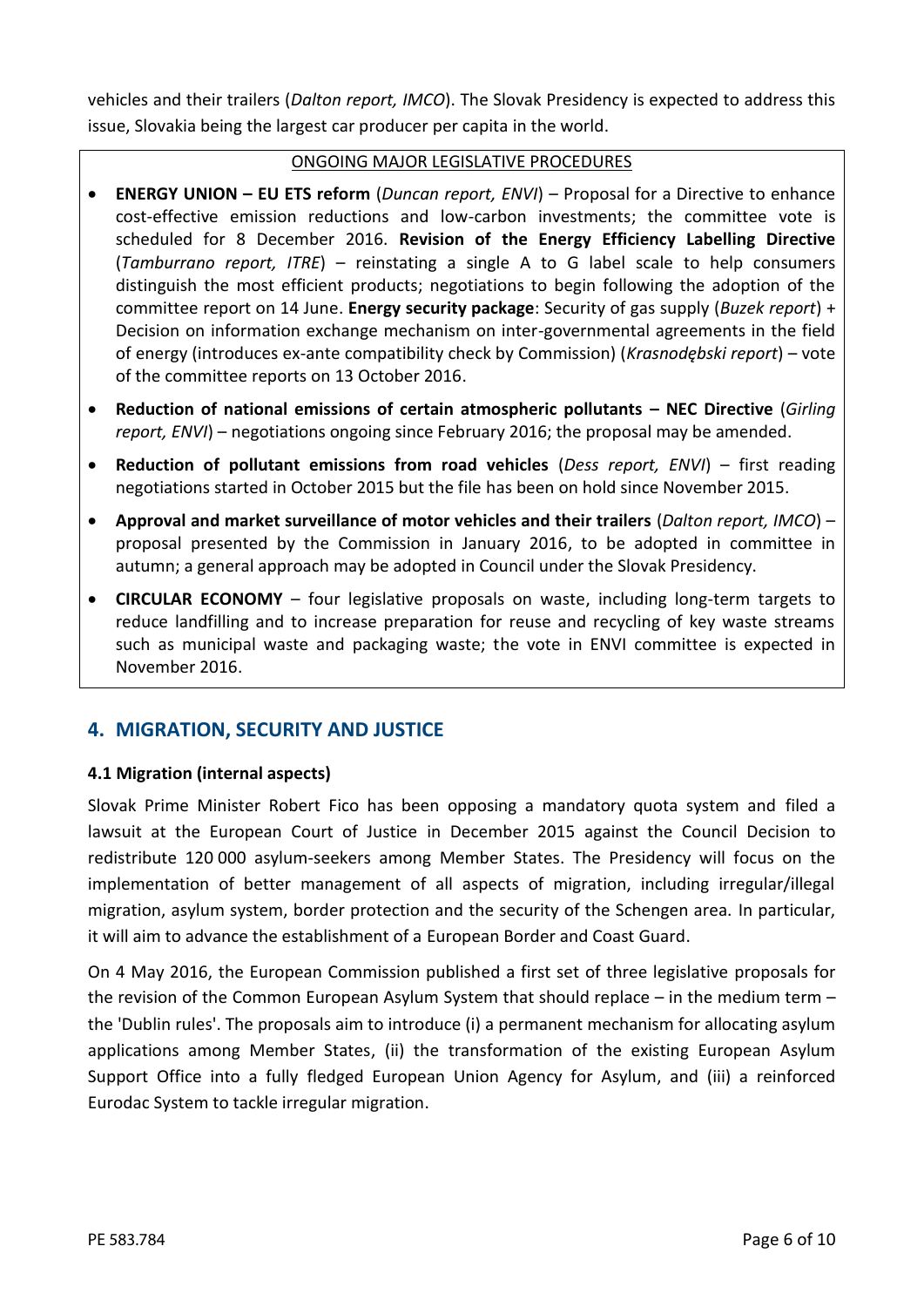#### ONGOING MAJOR LEGISLATIVE PROCEDURES

- **EUROPEAN AGENDA FOR MIGRATION** (proposals presented on 9 September 2015): **Crisis relocation mechanism** (*Kirkhope report, LIBE*) – to be applied temporarily in respect of specific crisis situations in a given Member State, pending adoption of a permanent mechanism. **EU list of safe countries of origin** (*Guillaume report, LIBE*) – for the purposes of common procedures for granting and withdrawing international protection. Both files are in preparatory phase at committee level.
- **EUROPEAN BORDER AND COAST GUARD package**: negotiations have started on the Community Fisheries Control Agency (*Cadec report, PECH*), whereas the proposals on the European Border and Coast Guard (*Pabriks report, LIBE*) were adopted in committee on 30 May. The report on the European Maritime Safety Agency (*Arnautu report, TRAN*) was rejected in committee on 24 May. The European Border and Coast Guard remains a priority for the Dutch Presidency but is likely to be finalised only under the Slovak Presidency.
- **Regulation on the Schengen Borders Code and reinforcement of checks against relevant databases at external borders** (*Macovei report*) – due to be adopted in LIBE before the summer.
- **European travel documents for the return of illegally staying third country nationals** (*Halla aho report, LIBE*) – committee work is in progress.

## **4.2 Security**

The Slovak Presidency will follow up on the conclusions of the Foreign Affairs Council of December 2015, which established a framework for the engagement of the EU in the fight against terrorism, taking into account the geographic specificities of terrorist financing.

#### ONGOING MAJOR LEGISLATIVE PROCEDURES

- **Directive to improve the control of the acquisition and possession of weapons** (*Ford report, IMCO*), and an implementing Regulation to establish common guidelines on firearm deactivation standards. A plenary vote is expected in September and negotiations may then start under the Slovak Presidency.
- **Directive on combating terrorism** (*Hohlmeier report*) adopted in LIBE on 20 April 2016, establishing minimum rules on the definition of criminal offences and sanctions, as well as protection and assistance to victims of terrorism.

#### **4.3 Justice**

Parliament's LIBE committee is preparing a legislative initiative report on the establishment of an EU mechanism on democracy, the rule of law and fundamental rights (*In't Veld report*) which would contribute to the development of a future proposal from the Commission on such a mechanism. The report will be debated in Parliament in autumn.

The Slovak Presidency will work to improve procedural rights in criminal proceedings and seek to proceed with the fight against fraud affecting the financial interests of the Union, including the continued effort to establish the European Public Prosecutor's Office. Human rights will be a horizontal priority, and the Presidency will endeavour to move forward on the accession of the EU to the European Convention for the Protection of Human Rights and Fundamental Freedoms.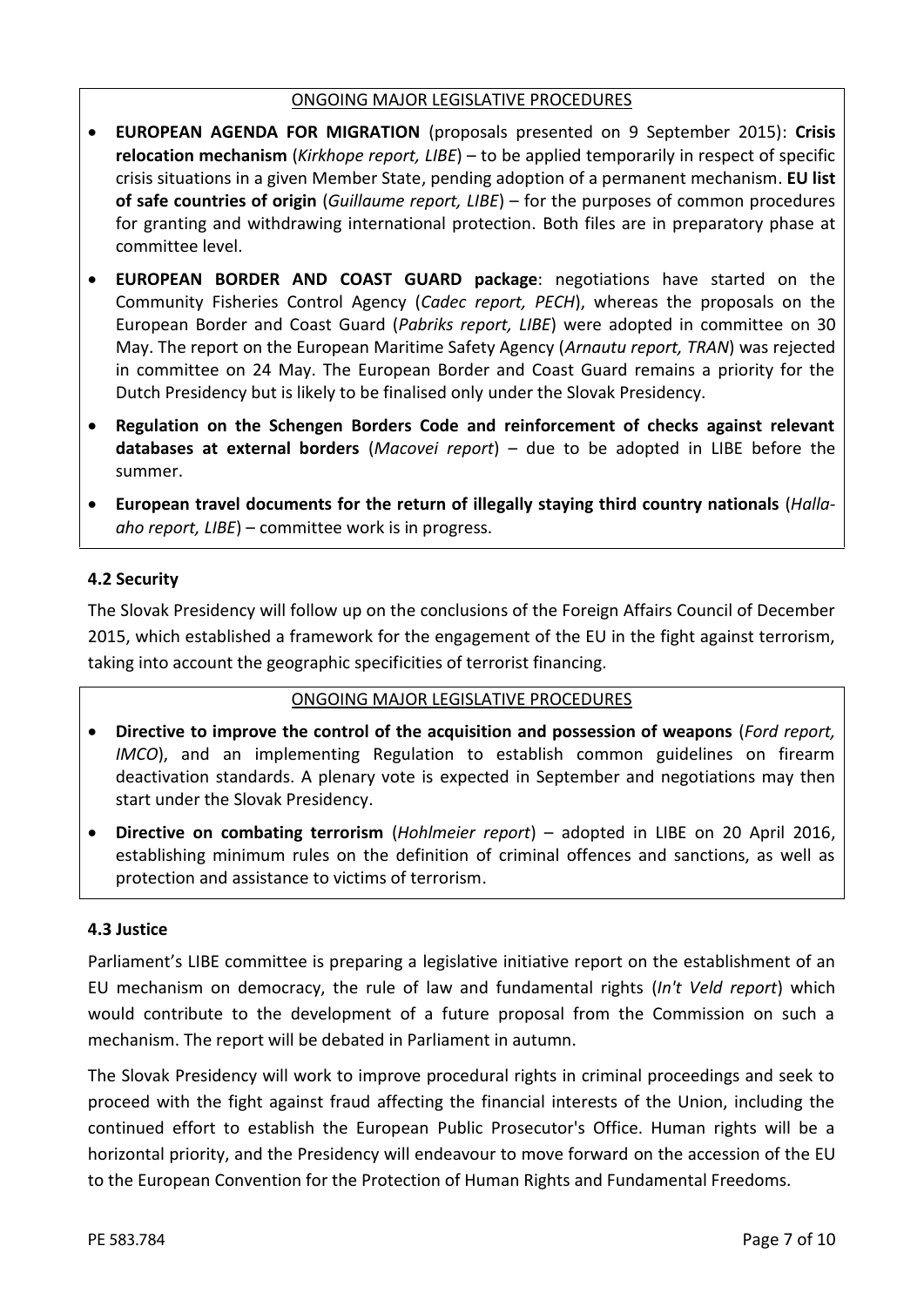#### ONGOING MAJOR LEGISLATIVE PROCEDURES

- **Procedural rights in Criminal proceedings** negotiations are ongoing since July 2015 on the provisional legal aid for suspects or accused persons deprived of liberty and legal aid in European arrest warrant proceedings (*De Jong report, LIBE*).
- **Fight against fraud to the Union's financial interests by means of criminal law** (*Gräßle/López Aguilar report, CONT/LIBE*) – early second reading negotiations on hold since June 2015.
- **European Public Prosecutor's Office** (*Macovei report, LIBE*) Parliament adopted an interim report but has not yet given its consent and Council has only reached an agreement on certain articles of the proposed regulation. Progress could be made under the Slovak Presidency.

# **5. EXTERNAL RELATIONS**

The Commission will adopt the EU Global Strategy on Foreign and Security Policy on 6 June 2016, which will frame the foreign affairs agenda of the EU under the Slovak Presidency too.

## **5.1 Migration (external aspects)**

A general Slovak priority is to have closer cooperation with NATO to protect the EU's external borders. Turkey and the EU agreed on a Joint Action Plan on 15 October 2015 to step up their cooperation on migrant flows from Syria, and other issues such as the enlargement process, strengthening the customs union, and visa liberalisation. On 29 November 2015, in their joint declaration EU Heads of State or Government and Turkey agreed to hold an EU-Turkey Summit twice per year, to explore the potential of EU-Turkey relations, especially regarding foreign and security policy. The EU-Turkey Statement of 18 March 2016 concerning the return of irregular migrants from Turkey to the EU and the Visa Liberalisation Roadmap (VLR) is currently being implemented.

## **5.2 Eastern Partnership and enlargement**

The EU and Ukraine signed the Deep and Comprehensive Free Trade Agreement (DCFTA) on 27 June 2014 as part of their broader Association Agreement (AA). It has been ratified by all signatories except The Netherlands, which has to propose a solution following the rejection of the AA in a Dutch referendum held on 6 April 2016.

The European Commission presented a recommendation on 4 May 2016 to grant visa-free status to Turkey – provided the latter meets all necessary conditions set out in the VLR (*Diaz de Mera report, LIBE*). The legislative proposals on the recommendation to grant visa exemption to Ukraine, Georgia and Kosovo are also being examined by the LIBE committee. The accession processes of candidate and potential candidate countries and the approximation of Western Balkan countries' systems to the EU will be a strategic priority of the Slovak Presidency.

## **5.3 Trade**

On 25-29 April 2016 the 13th round of the Transatlantic Trade and Investment Partnership (TTIP) negotiations between the EU and the US took place in New York. Significant progress was achieved on the regulatory cooperation and rules pillars, but much work remains to be done in the fields of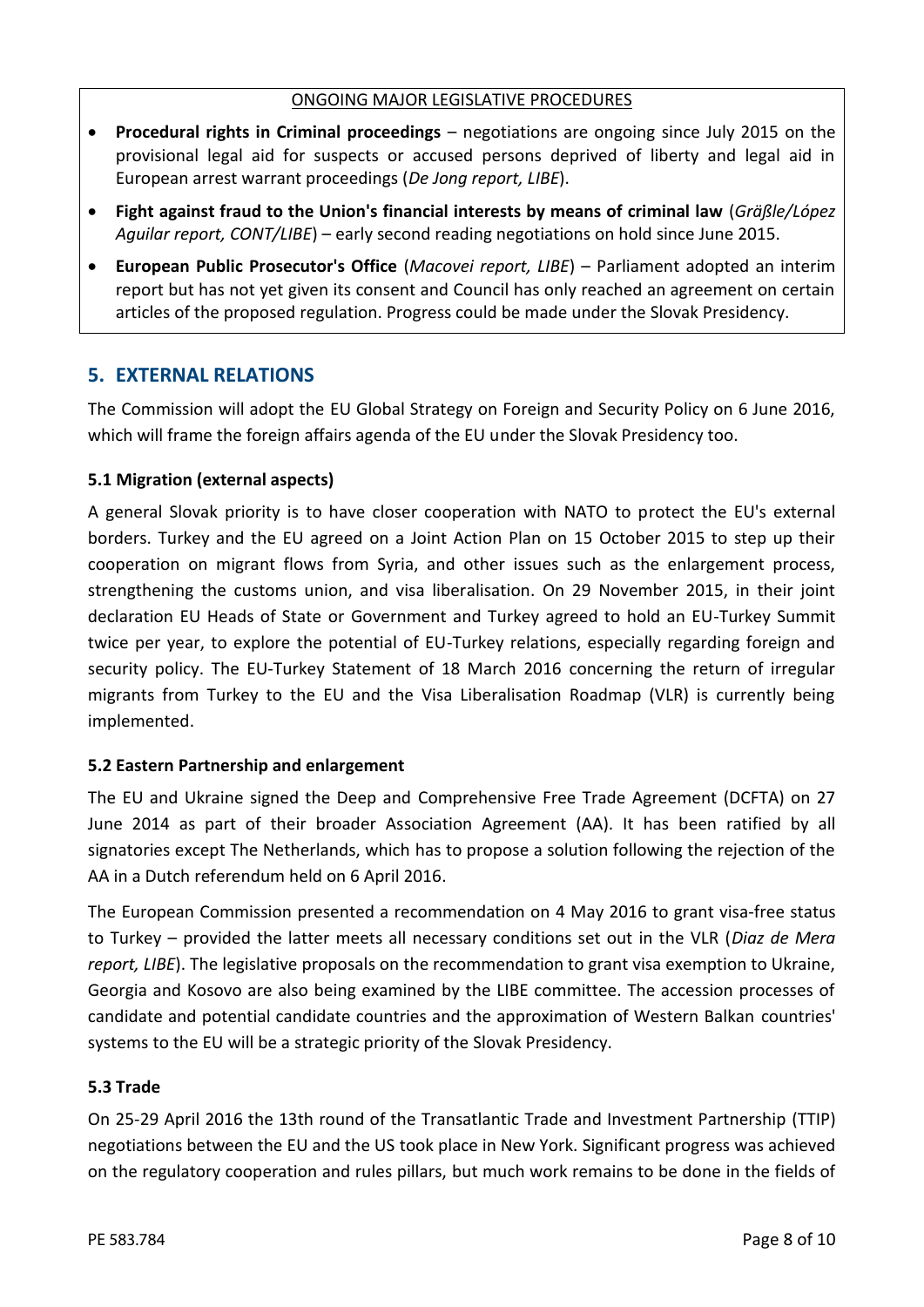services, public procurement and geographical indications. The 14th round, to be held probably in July 2016, will be decisive, with a view to an agreement in principle by the end of 2016.

The proposal for a decision to sign and conclude a free trade agreement with Canada (CETA) is due to be adopted by the Commission on 5 July 2016. On 11 May 2016, the European Commission and Mercosur exchanged offers with a view to relaunching negotiations on a comprehensive EU- Mercosur trade agreement. A chief negotiators' meeting will be held before the summer break in order to take stock of the negotiations and to prepare a timetable for the second half of the year.

EU-Japan free trade talks were put on hold due to both sides being at odds over opening their markets to agricultural imports. Half of the EU's export income from Japan would come from food and agriculture products, yet Tokyo is now bound by the recently concluded Trans-Pacific Partnership Agreement. The 24th EU-Japan summit was postponed to the second half of 2016 and the objective remains to conclude the trade deal by the end of 2016.

## ONGOING MAJOR LEGISLATIVE PROCEDURES

- **Conflict minerals** (*Winkler report, INTA*) Proposal to establish a system of self-certification for importers of tin, tantalum and gold originating in conflict-affected and high-risk areas; negotiations have been ongoing since February 2016.
- **Trade in goods used for torture** (*Schaake report, INTA*) negotiations started on 10 December 2015.
- **Access of third-country goods** (*Caspary report, INTA*) Commission presented an amended proposal in January 2016.
- **Dumped imports from third countries** (*Fjellner report, INTA*) Parliament adopted its first reading position on 16 April 2014 but the file is blocked in Council.

# **6. INSTITUTIONAL REFORMS**

Article 223 of the TFEU gives the European Parliament the right to initiate a reform of the European electoral law, which the Council decides upon by unanimity. On 11 November 2015, the Parliament adopted a resolution with recommendations to change the Act concerning the election of the members of the European Parliament by direct universal suffrage ('the Electoral Act') (*Hübner/Leinen report, AFCO*) in time for the 2019 European elections. It called, inter alia, for the system of '*Spitzenkandidaten*' to be reflected through a joint European constituency list, to which most Member States are opposed. Discussions are likely to continue under the Slovak Presidency.

Parliament's AFCO committee is also working on two comprehensive reports on improving the functioning of the European Union building on the potential of the Lisbon Treaty (*Bresso/Brok report*) and on the possible evolutions and adjustments of the current institutional set-up of the European Union (*Verhofstadt report*). The Slovak Presidency is expected to continue discussions with AFCO on the legislative initiative for a regulation on the European Parliament's right of inquiry (*Jáuregui Atondo report*). The file has been blocked in Council since the adoption of Parliament's position on 16 April 2014.

The Presidency will carry on with the implementation of the new Interinstitutional Agreement on Better Law-Making including the interinstitutional preparation of the Commission's 2017 Work